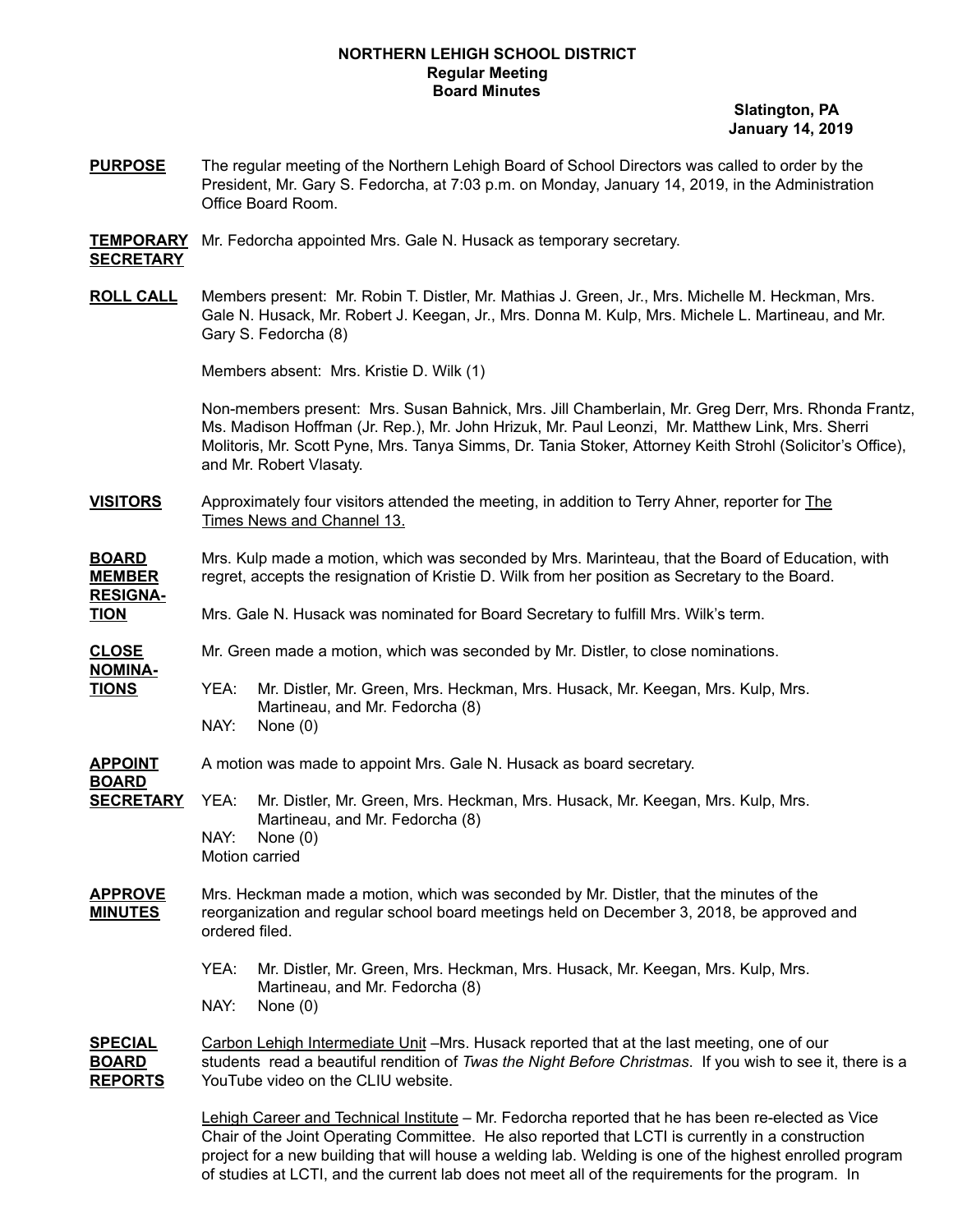addition, they are in the process of working on the budget which will be sent to the districts in the next month.

### **SPECIAL** Legislative Report – Mrs. Heckman reported that the house and senate are back in session after the **BOARD** winter recess. Governor Tom Wolf will present his 2019-2020 state budget proposal on February 5, **REPORTS** 2019. **(cont.)**

Lehigh Carbon Community College – Mr. Green reported that the LCCC budget was approved at their last meeting. Mr. Link will be sending out an electronic copy of the budget in his next update. Please let Mr. Green know if you would like a hard copy. The budget will be on our agenda next month for approval. Mr. Green added that when they went over the budget, there was a 51% increase in online classes. Since this is the future, he asked that we stay ahead of the curve with technology.

### Committee Reports and/or Meetings

Minutes of the Education/Policy Committee Meeting held on January 7, 2019, were distributed.

Minutes of the Extra and Co-Curricular Committee Meeting held on January 7, 2019 were distributed.

Minutes of the Technology/Buildings & Grounds Committee Meeting held on January 9, 2019, were distributed.

Minutes of the Finance Committee Meeting held on January 9, 2019, were distributed.

Student Representatives to the Board Report – Ms. Madison Hoffman verbally reported on the contents of the student representative report.

Solicitor's Report – Attorney Strohl updated the board on the increased limits for competitive bidding for the 2019 school year, which are adjusted for inflation annually. Purchases and contracts over \$11,100 require three (3) written/telephonic quotes and purchases and contracts over \$20,600 require formal bidding.

Business Manager's Report – Mrs. Frantz reported that at the board seat is a copy of the audit report for the fiscal year ending June 30, 2018. Mrs. Frantz reported that it will be discussed at the February Finance Committee meeting and will be on the February board agenda for approval.

Mrs. Molitoris reported that as required, the reports were filed prior to the due date for the post issuance compliance procedures.

Assistant to the Superintendent Report – Dr. Tania Stoker reported that at today's inservice, a presentation was given on our PSSA and Keystone data. The teachers analyzed the data to gather our strengths and what areas can be improved. The Future Ready PA Index is the new measure for our buildings. Pennsylvania wanted to move away from a single score and use more of a dashboard approach, which includes more transparency for sub groups, such as economically disadvantaged, or special education students. This data is from the 2017-2018 school year. The Future Ready PA Index illustrates student and school success through statewide assessments, student progress, and college and career readiness, which provides the public with a more comprehensive look at how schools are educating students. The administrators of each building gave an overview of national, state, and local assessment data for their building.

Superintendent's Report - Mr. Link announced that this month is school board recognition month. Today, school districts are expected to offer more services along with world class instruction with limited resources. These expectations provide a tremendous challenge to school directors, who are unpaid volunteers who work tirelessly, giving up their free time away from their families, to contribute to schools and communities that they serve. On behalf of the students, staff, administration, and community we thank you for your service and dedication to the Northern Lehigh School District. Each board member was presented with a cupcake and a book. The books, donated on behalf of each director, will be placed in each library in the district. Mr. Link presented Mrs. Donna Kulp with a certificate recognizing her for twelve (12) years of service.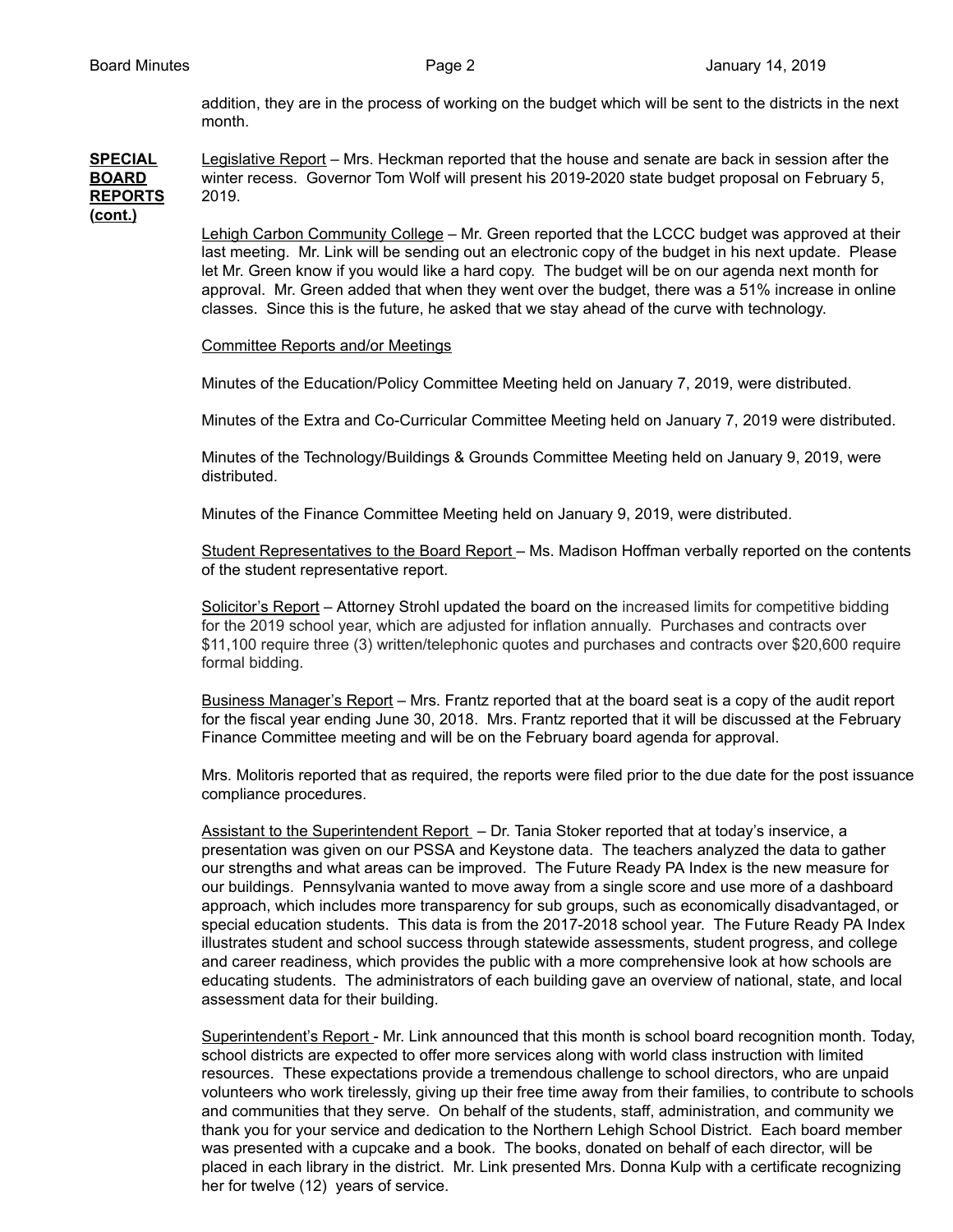Mr. Link reminded the school board directors to turn in their ethics form to Mrs. Molitoris.

**SPECIAL** Mr. Link announced that the PA State Attorney General's office has made live today, the statewide **BOARD** anonymous tip line called Safe 2 Say Something. This program allows students, parents, or community **REPORTS** members to submit tips concerning people who may try to harm others or themselves. Screeners from **(cont.)** the Attorney General's office receive the tips, and if they deem necessary, forward to a district team in the Lehigh County dispatch, who in turn will forward to the appropriate state or local law enforcement. Our internal team has been trained, and we are awaiting notification from the state when they can send trainers to train our students and support us in training the community. An update will be sent when we have additional information.

> Mr. Fedorcha reported that an executive session was held prior to tonight's meeting to discuss personnel issues.

- **PERSONNEL** Mrs. Kulp made a motion, which was seconded by Mr. Keegan, that the Board of Education approves the following personnel items:
- Retirement With regret, accept the retirement resignation of John Hrizuk from his position as Director of Technology, J. Hrizuk effective June 30, 2019. Mr. Hrizuk will be retiring from the Northern Lehigh School District after 21 years of service.
- Resignation Accept the resignation of Brittany Keyser from her position as part-time cook's helper at Slatington B. Keyser Elementary School, effective January 4, 2019.
- Appointment Sarah Fink Temporary Vacancy Replacement Instructional Assignment: Slatington Elementary 6<sup>th</sup> Grade Teacher replacing an employee on a family medical leave of absence. Salary\*: **\$48,750** (Step 1 Bachelors on the 2018-2019 CBA Salary Schedule) Effective: December 20, 2018 Termination Date: January 27, 2019 \*11/2/2018 – 12/19/2018 employee received daily substitute rate for the first 30 days of assignment until she reached TVR status on 12/20/2018. Sarah Fink Temporary Vacancy Replacement Assignment: Slatington Elementary 6 th Grade Teacher replacing an employee on a family medical leave of absence. Salary: Substitute Teacher Rate Days 1-30; Day 31 and beyond \$48,750 (Step 1 Bachelors on the 2018-2019 CBA Salary Schedule) Effective: January 28, 2019 Termination Date: On or about March 21, 2019 Appointment Delores Allen\* Non-Instruct- Assignment: High School Cafeteria Monitor ional Salary: \$11.20 Per Hour, Monday-Friday, 4 Hours Per Day, 5 Days per Week/180 Student Days a school year Effective: December 10, 2018 **\*60 Working Day Probationary period** Peggy Perry\* Assignment: High School Life Skills Paraprofessional Salary: **\$12.28 Per Hour, Monday-Friday, 5 % Hours Per Day, 5 Days** per Week/180 Student Days a school year Effective: January 15, 2019

**\*60 Working Day Probationary period**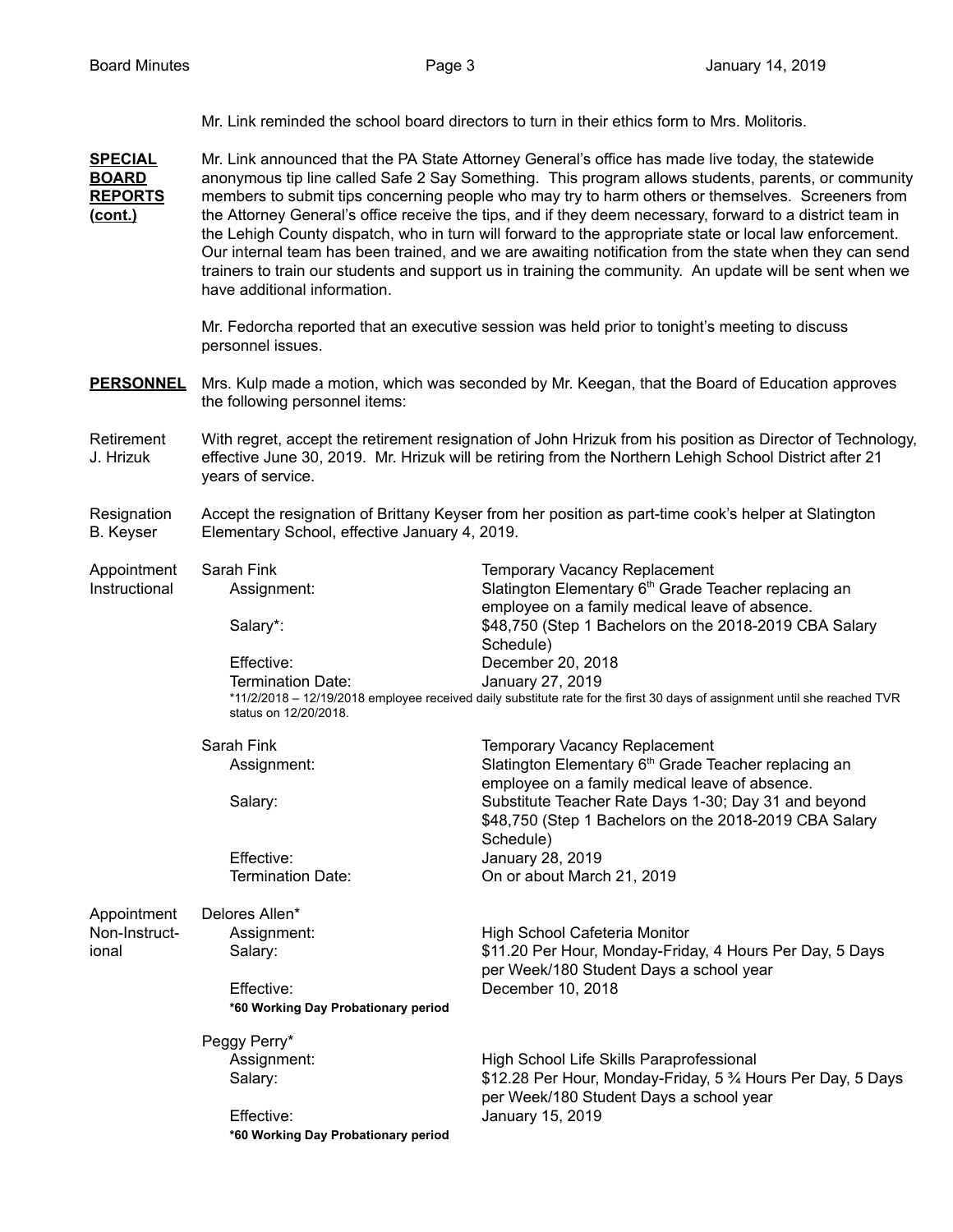**PERSONNEL** Approve the request of employee #7151 to take a family medical leave of absence for the birth of a **(cont)** child, beginning on or about April 17, 2019. Employee is requesting to use accumulated sick and Family personal days. Upon exhaustion of eligible days, employee is requesting a family medical leave of Leave absence. Employee plans to return to her teaching position at the beginning of the 2019-2020 school year.

> Approve the request of employee #2960 to take an intermittent family medical leave of absence to care for a family member.

Co-Curricular Motion to renew the appointment of the following Co-Curricular positions for the 2019-2020 Appointments school year at the salaries per the current negotiated Collective Bargaining Agreement: 2019-2020

| Joseph Tout          | <b>Head Football Coach</b>                | \$7,746.00    |
|----------------------|-------------------------------------------|---------------|
| Stephen Hluschak     | <b>Assistant Football Coach</b>           | \$5,035.00    |
| Cody Bowman          | Assistant Football Coach - Shared Stipend | \$2,517.50    |
| <b>Terry Bowman</b>  | Assistant Football Coach                  | \$5,035.00    |
| <b>Matthew Davis</b> | Assistant Football Coach                  | \$5,035.00    |
| Dylan Hofmann        | Assistant Football Coach                  | \$5,035.00    |
| Derek Long           | Assistant Football Coach-Shared Stipend   | \$2,517.50    |
| David Oertner        | <b>Head Cross Country Coach</b>           | \$4,640.00    |
| Lori-Beth Guelcher   | <b>Assistant Cross Country Coach</b>      | \$3,016.00    |
| Jason Ruch           | Head Boys' Soccer Coach                   | \$5,600.00    |
| Jason Reinhard       | Head Girls' Soccer Coach                  | \$5,600.00    |
| Henry Ojeda          | Assistant Girls' Soccer Coach             | \$3,111.00    |
| Jeff Miller          | Sr. High Fall Intramurals - Basketball    | \$906.00      |
| Todd Herzog          | Sr. High Fall Intramurals - Weightlifting | 906.00<br>\$. |
|                      |                                           |               |

Co-Curricular Approve the motion to change the status of Drake Pristash, Assistant Track & Field Coach - \$3,206.00, Change of which was originally approved at the August 13, 2018 board meeting, to Assistant Track & Field Coach - Status Shared stipend - \$1,603.00 for the 2018-2019 school year.

| Co-Curricular<br>Appointment<br>2018-2019       | Katie Cappuccino                                                 | Assistant Track&Field Coach - Shared Stipend \$1,603.00                                                                            |                          |
|-------------------------------------------------|------------------------------------------------------------------|------------------------------------------------------------------------------------------------------------------------------------|--------------------------|
| Co-Curricular<br>Appointment<br>2019-2020       | Rajeev Gupta<br><b>Kimberly Seiler</b>                           | Assistant Boys' Soccer Coach<br>Head Field Hockey Coach                                                                            | \$3,111.00<br>\$5,600.00 |
| Co-Curricular<br><b>Volunteers</b><br>2019-2020 | <b>Shelby Bailey</b><br>Shawn Frame<br>Adam Merkle<br>Amy Zeiser | Assistant Girls' Soccer Coach<br>Assistant Football Coach<br>Assistant Girls' Soccer Coach<br><b>Assistant Cross Country Coach</b> |                          |

Substitute- Approve the appointment of the following substitute teacher for the 2018-2019 school year at the Instructional 2018-2019 substitute teacher rates as approved on the Supplementary Personnel Salary Schedule:

Zachary Merkle – PK-4; Special Education PK-8

Non-Instruct- Motion to approve the appointment of the following individual as substitute cafeteria worker for ional the 2018-2019 school year at the 2018-2019 substitute rate as approved on the Supplemental Personnel Salary Schedule:

Kathy Williams

- YEA: Mr. Distler, Mr. Green, Mrs. Heckman, Mrs. Husack, Mr. Keegan, Mrs. Kulp, Mrs. Martineau, and Mr. Fedorcha (8)
- NAY: None (0)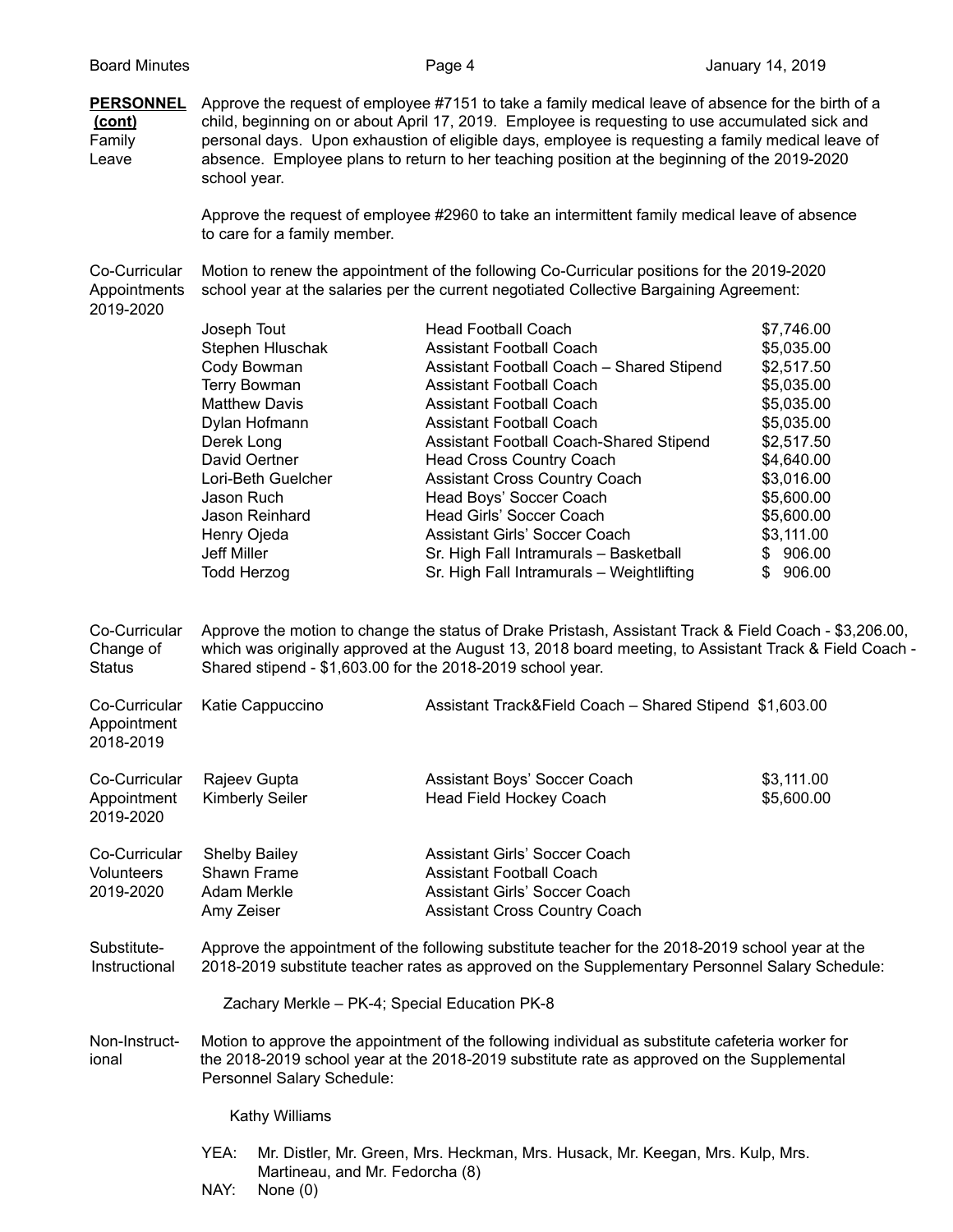| <b>PERSONNEL</b><br><u>(cont.)</u>      | Mrs. Husack made a motion, which was seconded by Mr. Keegan, that the Board of Education<br>approves the following personnel item:                                                                                                                                                                                                   |                                                |                                                                                                                                                                                                                                                                                                        |  |  |
|-----------------------------------------|--------------------------------------------------------------------------------------------------------------------------------------------------------------------------------------------------------------------------------------------------------------------------------------------------------------------------------------|------------------------------------------------|--------------------------------------------------------------------------------------------------------------------------------------------------------------------------------------------------------------------------------------------------------------------------------------------------------|--|--|
|                                         | <b>Kimberly Bayer</b><br>Assignment:<br>Salary:                                                                                                                                                                                                                                                                                      |                                                | Temporary Vacancy Replacement<br>Senior High School Mathematics Teacher replacing an<br>employee who retired.<br>Substitute Teacher Rate Days 1-30; Day 31 and beyond                                                                                                                                  |  |  |
|                                         | Effective:<br>Termination Date:                                                                                                                                                                                                                                                                                                      |                                                | \$48,750 (Step 1 Bachelors on the 2018-2019 CBA Salary<br>Schedule)<br>January 22, 2019<br>End of the 2018-2019 School Year                                                                                                                                                                            |  |  |
|                                         | YEA:<br>NAY:<br>ABS:                                                                                                                                                                                                                                                                                                                 | Fedorcha (7)<br>None $(0)$<br>Mrs. Heckman (1) | Mr. Distler, Mr. Green, Mrs. Husack, Mr. Keegan, Mrs. Kulp, Mrs. Martineau, and Mr.                                                                                                                                                                                                                    |  |  |
| <b>POLICY</b>                           | Mrs. Husack made a motion, which was seconded by Mrs. Martineau, that the Board of Education<br>approves the following policy items:                                                                                                                                                                                                 |                                                |                                                                                                                                                                                                                                                                                                        |  |  |
| <b>Board Policy</b><br>First<br>Reading | Approve school board policy #008 - Local Board Procedures - Organizational Chart, as presented after<br>first reading.                                                                                                                                                                                                               |                                                |                                                                                                                                                                                                                                                                                                        |  |  |
|                                         | Approve school board policy #311 – Employees – Reduction of Staff, as presented after first reading.                                                                                                                                                                                                                                 |                                                |                                                                                                                                                                                                                                                                                                        |  |  |
|                                         | Approve school board policy #707 – Property – Use of School Facilities and Equipment, as presented<br>after first reading.                                                                                                                                                                                                           |                                                |                                                                                                                                                                                                                                                                                                        |  |  |
|                                         | Approve school board policy #818 - Operations - Contracted Services, as presented after first reading.                                                                                                                                                                                                                               |                                                |                                                                                                                                                                                                                                                                                                        |  |  |
|                                         | YEA:<br>Mr. Distler, Mr. Green, Mrs. Heckman, Mrs. Husack, Mr. Keegan, Mrs. Kulp, Mrs. Martineau,<br>and Mr. Fedorcha (8)<br>NAY:<br>None $(0)$                                                                                                                                                                                      |                                                |                                                                                                                                                                                                                                                                                                        |  |  |
| <b>CONFER-</b><br><b>ENCES</b>          | Mrs. Heckman made a motion, which was seconded by Mr. Distler, that the Board of Education<br>approves the following conferences:                                                                                                                                                                                                    |                                                |                                                                                                                                                                                                                                                                                                        |  |  |
|                                         | Michele Dotta - PDE Conference 2019 Making a Difference: Educational Practices that Work! - March<br>11-13, 2019 - Hershey Lodge & Convention Center - Hershey, PA - Registration: \$179.00; Lodging:<br>\$293.04; Meals: \$50.00, Travel: \$91.06 - Total Approximate Cost: \$613.10 - Funding: Special<br><b>Education Budget.</b> |                                                |                                                                                                                                                                                                                                                                                                        |  |  |
|                                         | Rhonda Frantz - 64th Annual PASBO Conference - March 5-8, 2019 - Hershey Lodge and<br>Convention Center - Hershey, PA - Registration: \$349.00, Meals: \$95.00 - Total Approximate Cost:<br>\$444.00 - Funding: Business Office Budget                                                                                               |                                                |                                                                                                                                                                                                                                                                                                        |  |  |
|                                         | <b>Budget</b>                                                                                                                                                                                                                                                                                                                        |                                                | Shawn Green - Pennsylvania School Librarians Association Annual Conference - March 28-30, 2019,<br>- Hershey Lodge & Convention Center - Hershey, PA - Registration: \$250.00; Lodging: \$388.50;<br>Total Approximate Cost: \$638.50 - Funding: Slatington Elementary Instructional Staff Development |  |  |
|                                         |                                                                                                                                                                                                                                                                                                                                      |                                                | Sherri Molitoris - 64th Annual PASBO Conference - March 5-8, 2019 - Hershey Lodge and<br>Convention Center - Hershey, PA - Registration: \$349.00, Lodging: \$592.74, Travel: \$103.24, Meals:<br>\$95.00 - Total Approximate Cost: \$1,139.98 - Funding: Business Office Budget.                      |  |  |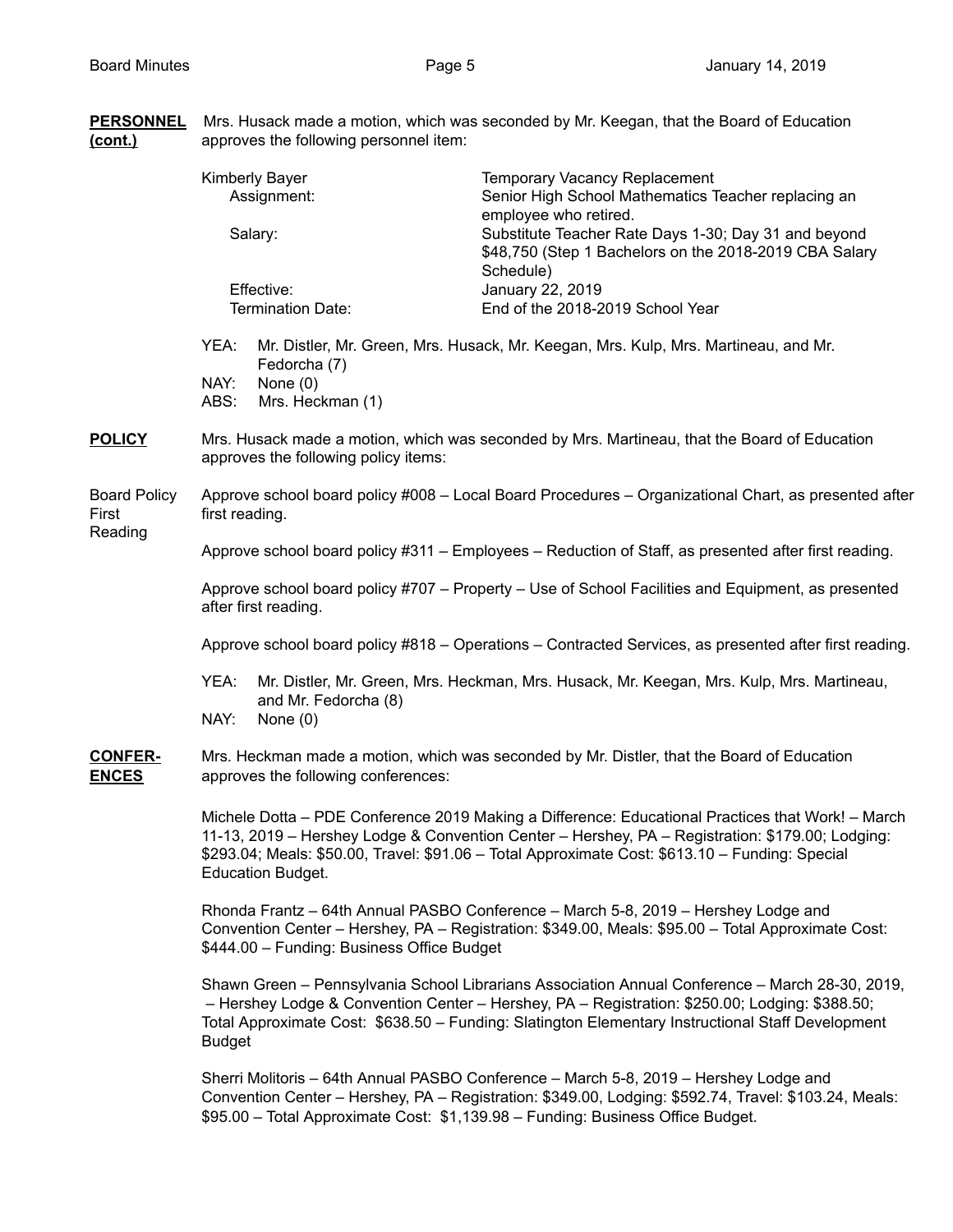| <b>CONFER-</b><br><b>ENCES</b><br>(cont.)                        | Sherri Molitoris - 33 <sup>rd</sup> Annual PASPA Conference: We've Got You Covered - February 27 - March 1,<br>2019 - Harrisburg-Hershey Sheraton Hotel - Harrisburg, PA - Registration: \$595.00, Lodging:<br>\$293.62, Travel: \$98.60, Meals: \$25.00 - Total Approximate Cost: \$1,012.22 - Funding: Business<br>Office & Human Resources Budget.    |  |  |  |
|------------------------------------------------------------------|----------------------------------------------------------------------------------------------------------------------------------------------------------------------------------------------------------------------------------------------------------------------------------------------------------------------------------------------------------|--|--|--|
|                                                                  | Nicole Nightlinger – PDE Conference 2019 Making a Difference: Educational Practices that Work! –<br>March 11-13, 2019 - Hershey Lodge & Convention Center - Hershey, PA - Registration: \$179.00;<br>Meals: \$50.00 - Total Approximate Cost: \$229.00 - Funding: Special Education Budget.                                                              |  |  |  |
|                                                                  | Krystle-Dawn Tiedeman - Pennsylvania School Librarians Association Annual Conference - March 28<br>-30, 2019, Hershey Lodge & Convention Center - Hershey, PA - Registration: \$250.00; Lodging: \$388.50;<br>Travel: \$86.30; Meals - \$65.00; Total Approximate Cost: \$789.80 - Funding: High School Instructional<br><b>Staff Development Budget</b> |  |  |  |
|                                                                  | Mr. Distler, Mr. Green, Mrs. Heckman, Mrs. Husack, Mr. Keegan, Mrs. Kulp, Mrs. Martineau,<br>YEA:<br>and Mr. Fedorcha (8)<br>NAY:<br>None $(0)$                                                                                                                                                                                                          |  |  |  |
| <b>OLD</b><br><b>BUSINESS</b>                                    | Mrs. Kulp made a motion, which was seconded by Mr. Keegan, that the Board of Education<br>approves the following old business item:                                                                                                                                                                                                                      |  |  |  |
| Early Retire-<br>ment Plan<br>2018-2019                          | Approve to adopt an Early Retirement Incentive Plan for all eligible professional employees<br>of the Northern Lehigh Education Association, on a voluntary basis, for the 2018-2019 school<br>year.                                                                                                                                                     |  |  |  |
|                                                                  | Roll call.<br>YEA:<br>None $(0)$<br>NAY:<br>Mr. Distler, Mr. Green, Mrs. Heckman, Mrs. Husack, Mr. Keegan, Mrs. Kulp, Mrs. Martineau,<br>and Mr. Fedorcha (8)<br>Motion defeated.                                                                                                                                                                        |  |  |  |
| <b>NEW</b><br><b>BUSINESS</b>                                    | Mr. Green made a motion, which was seconded by Mrs. Kulp, that the Board of Education approves<br>the following New Business Item:                                                                                                                                                                                                                       |  |  |  |
| Resolution<br>for School<br><b>Board Director</b><br>Recognition | WHEREAS, the role of locally elected school officials has served the Commonwealth<br>of Pennsylvania and local communities in meeting the needs of public education since the<br>passage of the Free School Act in 1834; and                                                                                                                             |  |  |  |
| Month -<br>January 2019                                          | <b>WHEREAS</b> , these local boards have discharged their responsibilities to public education<br>in a manner which has placed public education in the forefront of our educational systems; and                                                                                                                                                         |  |  |  |
|                                                                  | <b>WHEREAS, locally elected officials have distinguished themselves and their communities in</b><br>this non-paid, volunteer public service commitment; and                                                                                                                                                                                              |  |  |  |
|                                                                  | <b>WHEREAS</b> , the contributions of these men and women who serve on the Northern Lehigh<br><b>Board of School Directors:</b>                                                                                                                                                                                                                          |  |  |  |
|                                                                  | Robin T. Distler<br>Gary S. Fedorcha                                                                                                                                                                                                                                                                                                                     |  |  |  |

Gary S. Fedorcha Mathias J. Green, Jr. Michelle M. Heckman Gale N. Husack Robert J. Keegan, Jr. Donna M. Kulp Michele L. Martineau

should be recognized and appreciated by those who benefit from the workings of our public school system;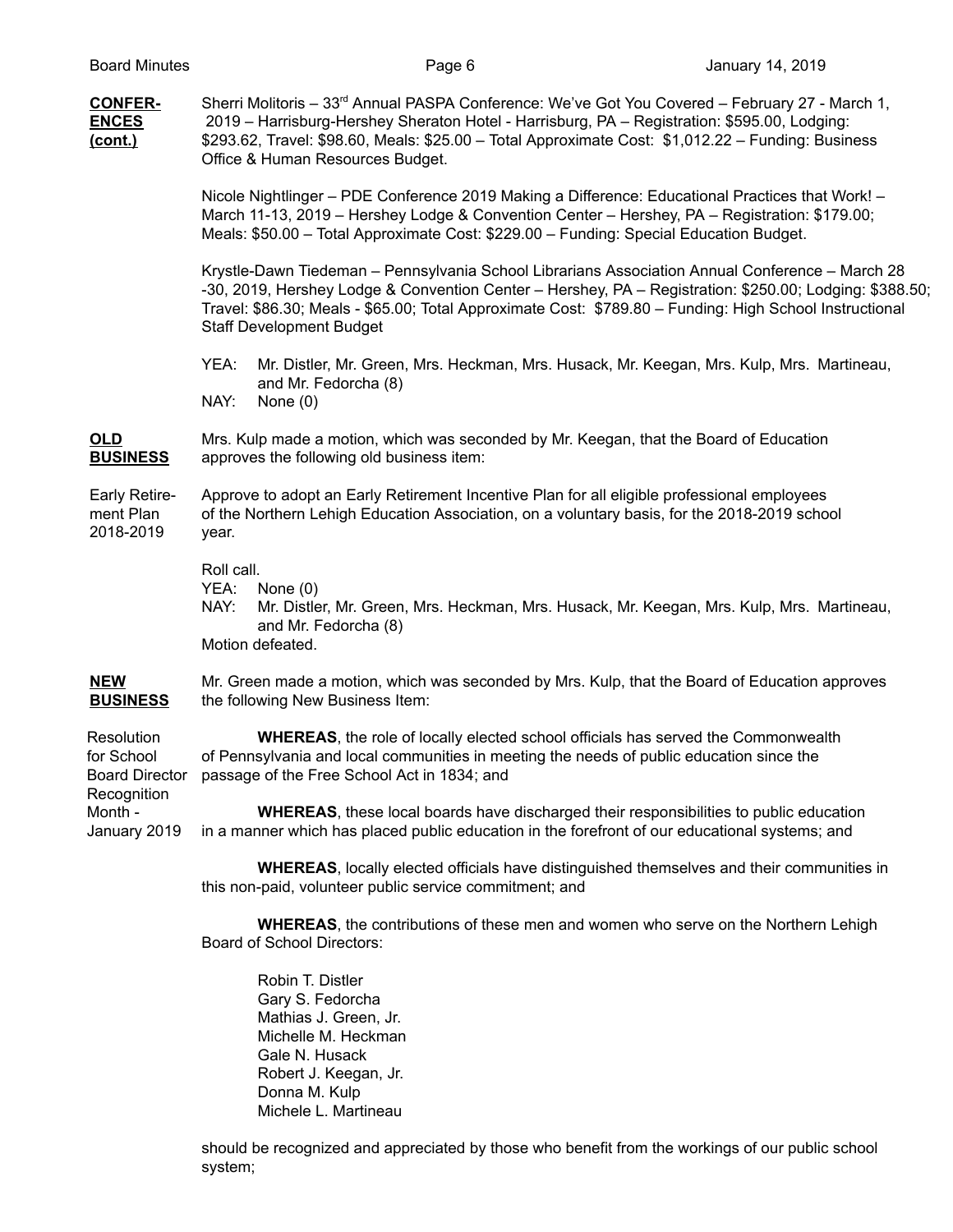**NOW THEREFORE BE IT RESOLVED** that the Board of Directors of the Pennsylvania School Boards Association hereby proclaims the month of January as School Director Recognition Month in this commonwealth; and

|                                                                                                     | <b>FURTHER RESOLVE</b> that this proclamation be communicated to all school districts, school<br>officials and local communities in a planned program which brings visibility and awareness of the<br>role of locally elected school officials to the citizenry of this commonwealth.                                                                                                     |                                                                                                                                                                                               |  |  |
|-----------------------------------------------------------------------------------------------------|-------------------------------------------------------------------------------------------------------------------------------------------------------------------------------------------------------------------------------------------------------------------------------------------------------------------------------------------------------------------------------------------|-----------------------------------------------------------------------------------------------------------------------------------------------------------------------------------------------|--|--|
|                                                                                                     | YEA:<br>NAY:                                                                                                                                                                                                                                                                                                                                                                              | Mr. Distler, Mr. Green, Mrs. Heckman, Mrs. Husack, Mr. Keegan, Mrs. Kulp, Mrs. Martineau,<br>and Mr. Fedorcha (8)<br>None $(0)$                                                               |  |  |
| <b>NEW</b><br><b>BUSINESS</b>                                                                       | Mr. Green made a motion, which was seconded by Mrs. Heckman that the Board of Education approves<br>the following new business items:                                                                                                                                                                                                                                                     |                                                                                                                                                                                               |  |  |
| <u>(cont.)</u><br>Resolution<br>To Adequately<br>Invest in Public<br>Schools and<br><b>Students</b> |                                                                                                                                                                                                                                                                                                                                                                                           | RESOLVED, the Board of Education approves the Resolution Urging the General Assembly to<br>Adequately Invest in Public Schools and Students.                                                  |  |  |
| Amend Act<br><b>Act 93</b><br>Agreement                                                             | position.                                                                                                                                                                                                                                                                                                                                                                                 | Amend the Administrator Compensation Plan between the Northern Lehigh School District and the<br>Northern Lehigh Middle Management Team to include the School Safety and Security Coordinator |  |  |
|                                                                                                     | YEA:<br>NAY:                                                                                                                                                                                                                                                                                                                                                                              | Mr. Distler, Mr. Green, Mrs. Heckman, Mrs. Husack, Mr. Keegan, Mrs. Kulp, Mrs. Martineau,<br>and Mr. Fedorcha (8)<br>None $(0)$                                                               |  |  |
| <u>NEW</u><br><b>BUSINESS</b>                                                                       | Mrs. Kulp made a motion, which was seconded by Mrs. Martineau that the Board of Education<br>approves the following new business item:                                                                                                                                                                                                                                                    |                                                                                                                                                                                               |  |  |
| (cont.)<br><b>School Safety</b><br>& Security                                                       | of Act 44.                                                                                                                                                                                                                                                                                                                                                                                | Motion to approve Frank Gnas as the School Safety & Security Coordinator as per the requirements                                                                                              |  |  |
| Coordinator<br>F. Gnas                                                                              | YEA:<br>NAY:<br>ABS:                                                                                                                                                                                                                                                                                                                                                                      | Mr. Green, Mrs. Heckman, Mrs. Husack, Mr. Keegan, Mrs. Kulp, Mrs. Martineau, and<br>Mr. Fedorcha (7)<br>None $(0)$<br>Mr. Distler (1)                                                         |  |  |
| <b>FINANCIAL</b><br>approves the following financial items:                                         |                                                                                                                                                                                                                                                                                                                                                                                           | Mr. Keegan made a motion, which was seconded by Mrs. Heckman, that the Board of Education                                                                                                     |  |  |
| Financial<br>Reports                                                                                | Approve the Following Financial Reports:<br>General Fund Account months of November & December, 2018<br>NLMS Student Activities Account months of November & December, 2018<br>NLHS Student Activities and Scholarship Account months of November & December, 2018<br>Capital Construction Fund months of November & December, 2018<br>Cafeteria Fund months of November & December, 2018 |                                                                                                                                                                                               |  |  |
| List of<br><b>Bills</b>                                                                             | Approve the Following List of Bills:<br>General Fund months of December, 2018 & January, 2019<br>Cafeteria Fund months of December, 2018<br>Capital Construction Fund month of December, 2018                                                                                                                                                                                             |                                                                                                                                                                                               |  |  |
| Per Capita<br>Abatements/<br>Exonerations                                                           | Approve abatement/exoneration requests of per capita taxes, for the residents that fall within<br>the guidelines, as presented.                                                                                                                                                                                                                                                           |                                                                                                                                                                                               |  |  |